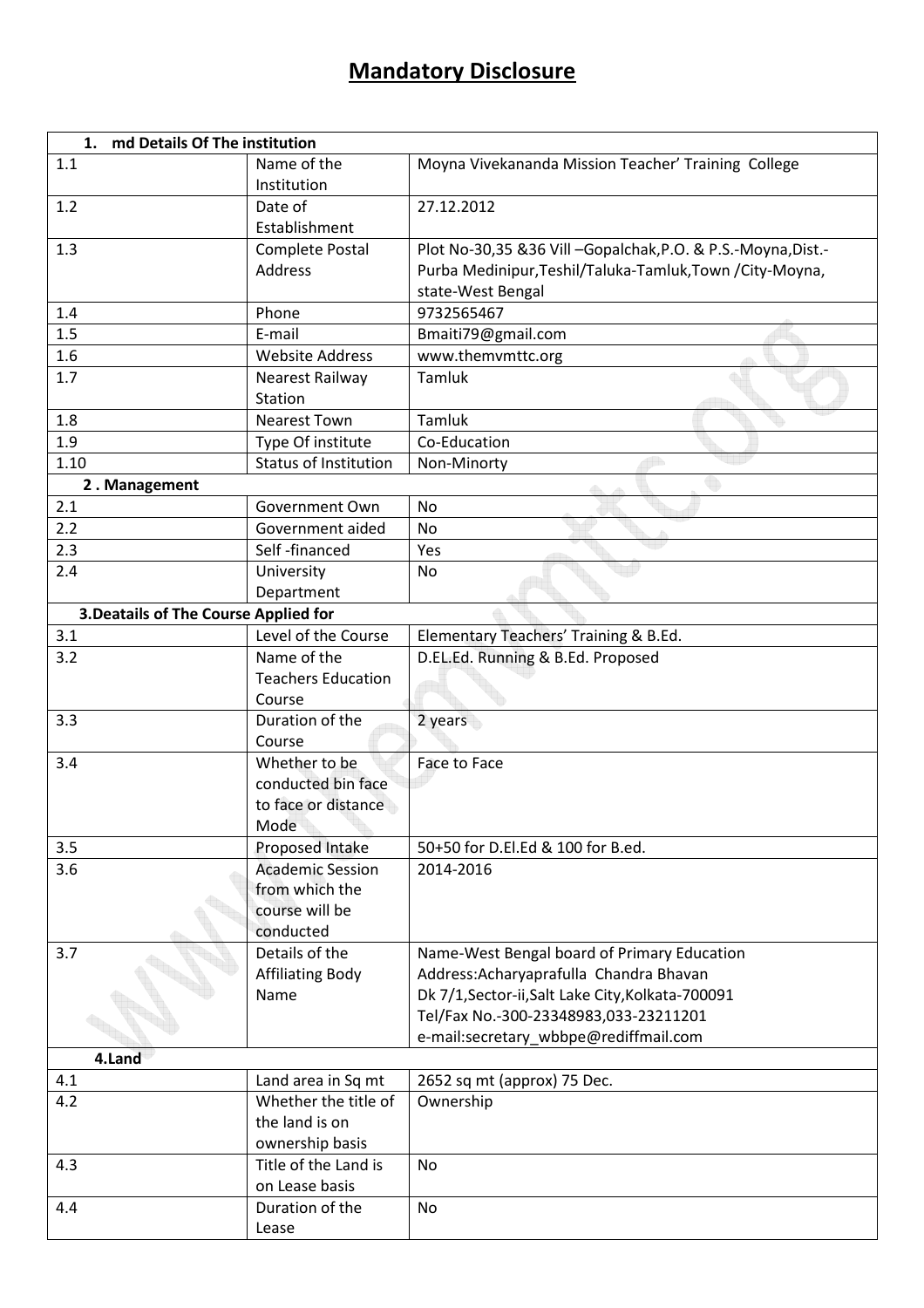## **Mandatory Disclosure**

| 4.5                               | Land use Certificate            | Yes                                                                    |
|-----------------------------------|---------------------------------|------------------------------------------------------------------------|
|                                   | obtain for                      |                                                                        |
|                                   | Educational                     |                                                                        |
|                                   | Institution                     |                                                                        |
| 5. Building                       |                                 |                                                                        |
| 5.1                               | Construction of the             | Yes                                                                    |
|                                   | <b>Building is</b>              |                                                                        |
|                                   | completed                       |                                                                        |
| 5.2                               | Building is yet to be           | No                                                                     |
|                                   | constructed                     |                                                                        |
| 5.3                               | Building is fire safety         | Yes                                                                    |
|                                   | proof                           |                                                                        |
|                                   |                                 |                                                                        |
|                                   |                                 |                                                                        |
| 5.4                               | Building is disabled            | yes                                                                    |
|                                   | friendly                        |                                                                        |
| 5.5                               | Common Room for<br>Boys & Girls | Yes                                                                    |
| 5.6                               | Date of Completion              | 21.08.2013                                                             |
|                                   | of the Building                 |                                                                        |
| 5.7                               | Covered area sq mt              | 2007 sqmt (Approx) + 1840 sq mt                                        |
| 5.8                               | Number of Class                 | $2+6=8$                                                                |
|                                   | room                            |                                                                        |
| 5.9                               | Other facility                  | Assembly Hall, Activity Room, Gymnasium, Psychology Lab                |
|                                   |                                 | &Science Lab,Edn.-Tech., Lab, Girls' Common room, Boys                 |
|                                   |                                 | Common room, Drinking Water, Electricity, Play Ground etc.             |
| 6. Library                        |                                 |                                                                        |
| 6.1                               | The Library has                 | Yes                                                                    |
|                                   | separate reference              |                                                                        |
|                                   | section /Journal                |                                                                        |
|                                   | Section and reading             |                                                                        |
|                                   | room                            |                                                                        |
| 6.2                               | Number of books in              | 3025 Pcs. For D.El.Ed & 3845 for B.Ed.                                 |
|                                   | the library                     |                                                                        |
| 6.3                               | Total No. Of                    | 25 Pcs +50 Pcs                                                         |
|                                   | <b>Educational Journal</b>      |                                                                        |
|                                   | /Periodicals being              |                                                                        |
|                                   | subscribed                      |                                                                        |
| 6.4                               | Number of                       | 50 Set +28 Set                                                         |
|                                   | encyclopaedias                  |                                                                        |
|                                   | available in the                |                                                                        |
|                                   | library                         |                                                                        |
| 6.5                               | Numbers of the                  | 568 Pcs.                                                               |
|                                   | books available in              |                                                                        |
|                                   | the reference                   |                                                                        |
|                                   | section of the library          |                                                                        |
| 6.6                               | Sating Capacity of              | 100 Pcs. +300 Pcs.                                                     |
|                                   | the reading room of             |                                                                        |
| <b>7.Instructional Facilities</b> | the library                     |                                                                        |
| 7.1                               | Details of labrotaries          |                                                                        |
|                                   | available (Pl. Attach           | Science Lab, Physiology Lab, Edn - Tech Lab, Language Learning<br>Lab. |
|                                   | annexure)                       | Sub-Inspector of School Moyna West Circle Moyna , Purba                |
|                                   |                                 |                                                                        |